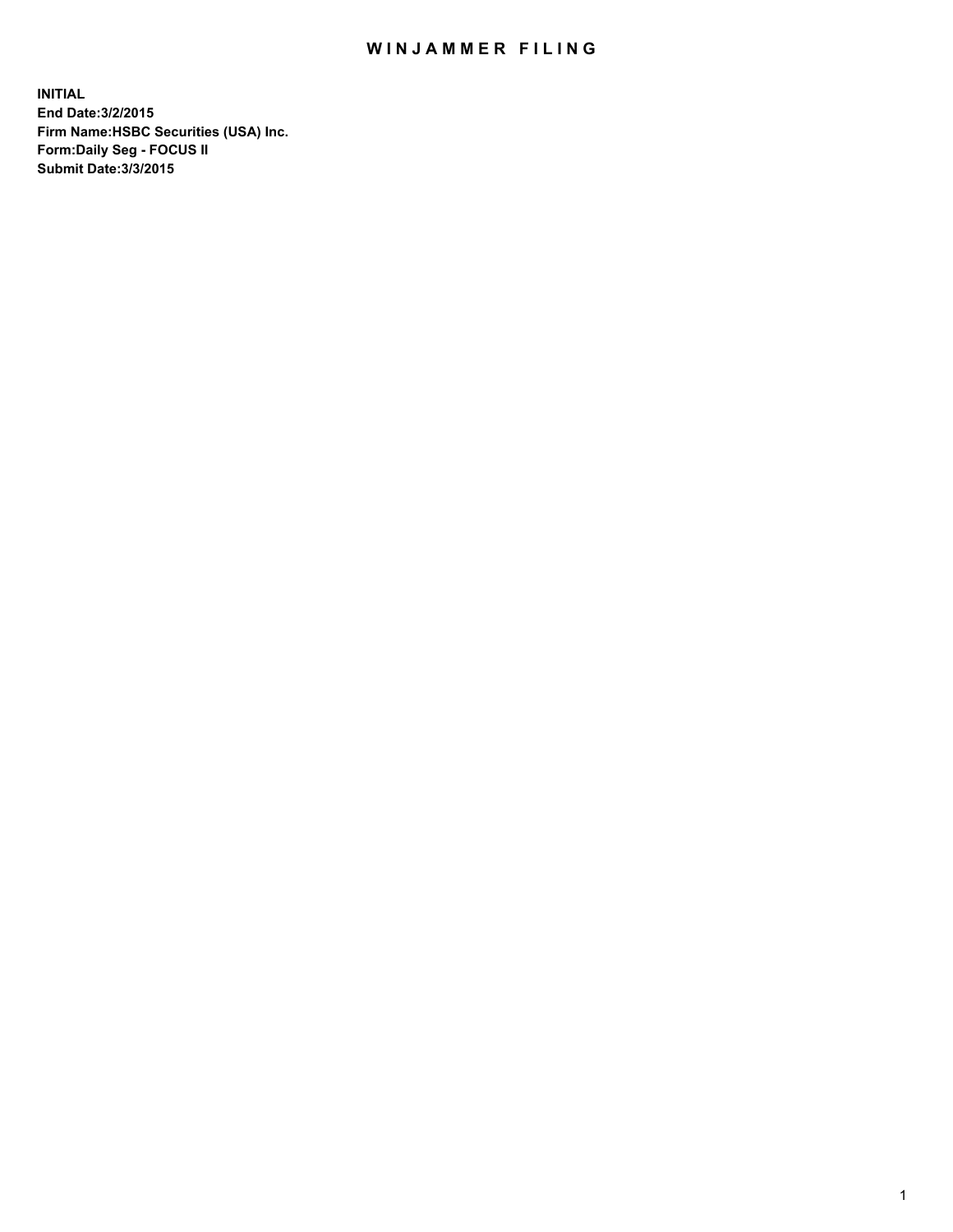## **INITIAL End Date:3/2/2015 Firm Name:HSBC Securities (USA) Inc. Form:Daily Seg - FOCUS II Submit Date:3/3/2015 Daily Segregation - Cover Page**

| Name of Company<br><b>Contact Name</b><br><b>Contact Phone Number</b><br><b>Contact Email Address</b>                                                                                                                                                                                                                         | <b>HSBC Securities (USA) Inc.</b><br>Steven richardson<br>212-525-6445<br>steven.richardson@us.hsbc.com |
|-------------------------------------------------------------------------------------------------------------------------------------------------------------------------------------------------------------------------------------------------------------------------------------------------------------------------------|---------------------------------------------------------------------------------------------------------|
| FCM's Customer Segregated Funds Residual Interest Target (choose one):<br>a. Minimum dollar amount: ; or<br>b. Minimum percentage of customer segregated funds required:% ; or<br>c. Dollar amount range between: and; or<br>d. Percentage range of customer segregated funds required between: % and %.                      | 50,000,000<br>0 <sub>0</sub><br>00                                                                      |
| FCM's Customer Secured Amount Funds Residual Interest Target (choose one):<br>a. Minimum dollar amount: ; or<br>b. Minimum percentage of customer secured funds required:%; or<br>c. Dollar amount range between: and; or<br>d. Percentage range of customer secured funds required between: % and %.                         | 10,000,000<br>00<br>00                                                                                  |
| FCM's Cleared Swaps Customer Collateral Residual Interest Target (choose one):<br>a. Minimum dollar amount: ; or<br>b. Minimum percentage of cleared swaps customer collateral required:%; or<br>c. Dollar amount range between: and; or<br>d. Percentage range of cleared swaps customer collateral required between:% and%. | 30,000,000<br>0 <sub>0</sub><br>00                                                                      |

Attach supporting documents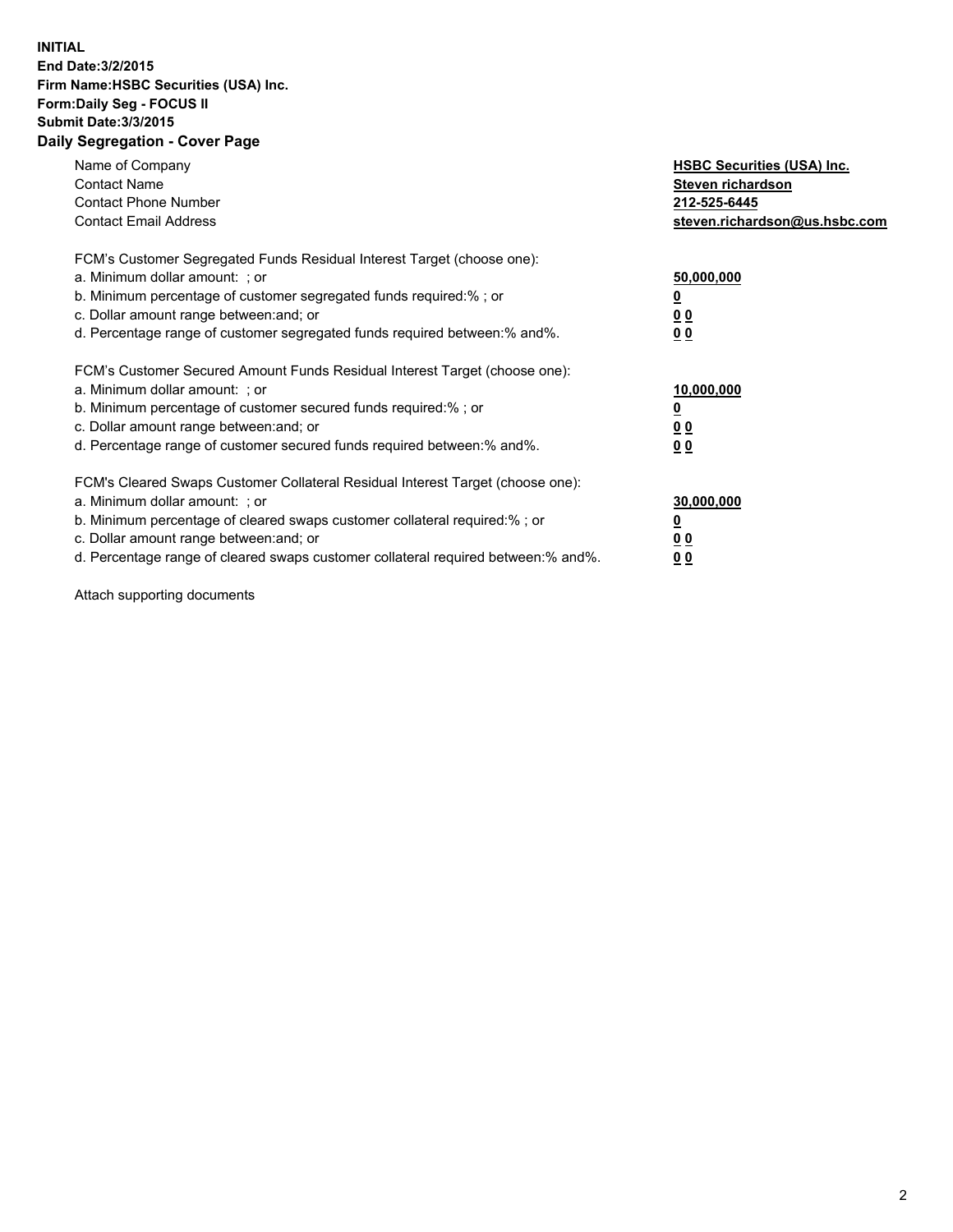**INITIAL End Date:3/2/2015 Firm Name:HSBC Securities (USA) Inc. Form:Daily Seg - FOCUS II Submit Date:3/3/2015 Daily Segregation - Secured Amounts** Foreign Futures and Foreign Options Secured Amounts Amount required to be set aside pursuant to law, rule or regulation of a foreign government or a rule of a self-regulatory organization authorized thereunder **0** [7305] 1. Net ledger balance - Foreign Futures and Foreign Option Trading - All Customers A. Cash **73,157,720** [7315] B. Securities (at market) **30,187,928** [7317] 2. Net unrealized profit (loss) in open futures contracts traded on a foreign board of trade **59,239,931** [7325] 3. Exchange traded options a. Market value of open option contracts purchased on a foreign board of trade **0** [7335] b. Market value of open contracts granted (sold) on a foreign board of trade **0** [7337] 4. Net equity (deficit) (add lines 1. 2. and 3.) **162,585,579** [7345] 5. Account liquidating to a deficit and account with a debit balances - gross amount **143,769** [7351] Less: amount offset by customer owned securities **-143,693** [7352] **76** [7354] 6. Amount required to be set aside as the secured amount - Net Liquidating Equity Method (add lines 4 and 5) **162,585,655** [7355] 7. Greater of amount required to be set aside pursuant to foreign jurisdiction (above) or line 6. **162,585,656** [7360] FUNDS DEPOSITED IN SEPARATE REGULATION 30.7 ACCOUNTS 1. Cash in banks A. Banks located in the United States **49,684,101** [7500] B. Other banks qualified under Regulation 30.7 **0** [7520] **49,684,101** [7530] 2. Securities A. In safekeeping with banks located in the United States **75,187,928** [7540] B. In safekeeping with other banks qualified under Regulation 30.7 **0** [7560] **75,187,928** [7570] 3. Equities with registered futures commission merchants A. Cash **0** [7580] B. Securities **0** [7590] C. Unrealized gain (loss) on open futures contracts **0** [7600] D. Value of long option contracts **0** [7610] E. Value of short option contracts **0** [7615] **0** [7620] 4. Amounts held by clearing organizations of foreign boards of trade A. Cash **0** [7640] B. Securities **0** [7650] C. Amount due to (from) clearing organization - daily variation **0** [7660] D. Value of long option contracts **0** [7670] E. Value of short option contracts **0** [7675] **0** [7680] 5. Amounts held by members of foreign boards of trade A. Cash **26,903,132** [7700] B. Securities **0** [7710] C. Unrealized gain (loss) on open futures contracts **59,239,931** [7720] D. Value of long option contracts **0** [7730] E. Value of short option contracts **0** [7735] **86,143,063** [7740] 6. Amounts with other depositories designated by a foreign board of trade **0** [7760] 7. Segregated funds on hand **0** [7765] 8. Total funds in separate section 30.7 accounts **211,015,092** [7770] 9. Excess (deficiency) Set Aside for Secured Amount (subtract line 7 Secured Statement Page 1 from Line 8) **48,429,436** [7380] 10. Management Target Amount for Excess funds in separate section 30.7 accounts **37,227,917** [7780]

11. Excess (deficiency) funds in separate 30.7 accounts over (under) Management Target **11,201,519** [7785]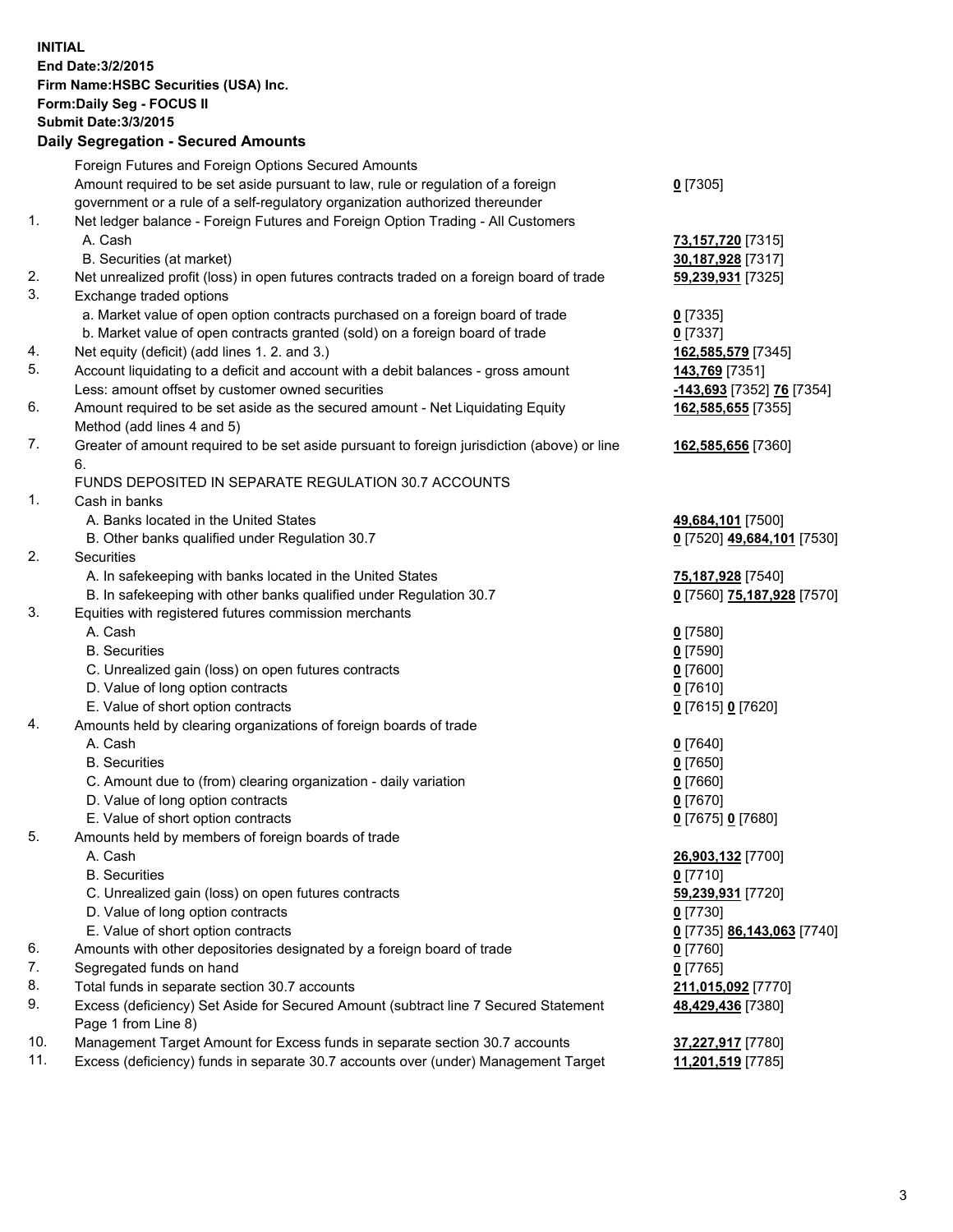| <b>INITIAL</b> | End Date: 3/2/2015<br>Firm Name: HSBC Securities (USA) Inc.<br>Form: Daily Seg - FOCUS II<br><b>Submit Date: 3/3/2015</b><br>Daily Segregation - Segregation Statement |                            |
|----------------|------------------------------------------------------------------------------------------------------------------------------------------------------------------------|----------------------------|
| 1.             | SEGREGATION REQUIREMENTS(Section 4d(2) of the CEAct)<br>Net ledger balance                                                                                             |                            |
|                | A. Cash                                                                                                                                                                | <u>-178,500,262</u> [7010] |
|                | B. Securities (at market)                                                                                                                                              | 643,497,656 [7020]         |
| 2.             | Net unrealized profit (loss) in open futures contracts traded on a contract market                                                                                     | 579,381,668 [7030]         |
| 3.             | Exchange traded options                                                                                                                                                |                            |
|                | A. Add market value of open option contracts purchased on a contract market                                                                                            | 97,921,996 [7032]          |
|                | B. Deduct market value of open option contracts granted (sold) on a contract market                                                                                    | -7,662,111 [7033]          |
| 4.             | Net equity (deficit) (add lines 1, 2 and 3)                                                                                                                            | 1,134,638,947 [7040]       |
| 5.             | Accounts liquidating to a deficit and accounts with                                                                                                                    |                            |
|                | debit balances - gross amount                                                                                                                                          | 9,651,827 [7045]           |
|                | Less: amount offset by customer securities                                                                                                                             | -9,651,827 [7047] 0 [7050] |
| 6.             | Amount required to be segregated (add lines 4 and 5)                                                                                                                   | 1,134,638,947 [7060]       |
|                | FUNDS IN SEGREGATED ACCOUNTS                                                                                                                                           |                            |
| 7.             | Deposited in segregated funds bank accounts                                                                                                                            |                            |
|                | A. Cash                                                                                                                                                                | 45,806,189 [7070]          |
|                | B. Securities representing investments of customers' funds (at market)                                                                                                 | $0$ [7080]                 |
|                | C. Securities held for particular customers or option customers in lieu of cash (at<br>market)                                                                         | 89,414,817 [7090]          |
| 8.             | Margins on deposit with derivatives clearing organizations of contract markets                                                                                         |                            |
|                | A. Cash                                                                                                                                                                | 243,914,909 [7100]         |
|                | B. Securities representing investments of customers' funds (at market)                                                                                                 | 158,217,505 [7110]         |
|                | C. Securities held for particular customers or option customers in lieu of cash (at<br>market)                                                                         | 554,082,839 [7120]         |
| 9.             | Net settlement from (to) derivatives clearing organizations of contract markets                                                                                        | 22,273,093 [7130]          |
| 10.            | Exchange traded options                                                                                                                                                |                            |
|                | A. Value of open long option contracts                                                                                                                                 | 97,921,996 [7132]          |
|                | B. Value of open short option contracts                                                                                                                                | -7,662,111 [7133]          |
| 11.            | Net equities with other FCMs                                                                                                                                           |                            |
|                | A. Net liquidating equity                                                                                                                                              | 36,181,913 [7140]          |
|                | B. Securities representing investments of customers' funds (at market)                                                                                                 | 0 <sup>[7160]</sup>        |
|                | C. Securities held for particular customers or option customers in lieu of cash (at<br>market)                                                                         | $0$ [7170]                 |
| 12.            | Segregated funds on hand                                                                                                                                               | $0$ [7150]                 |
| 13.            | Total amount in segregation (add lines 7 through 12)                                                                                                                   | 1,240,151,150 [7180]       |
| 14.            | Excess (deficiency) funds in segregation (subtract line 6 from line 13)                                                                                                | 105,512,203 [7190]         |
| 15.            | Management Target Amount for Excess funds in segregation                                                                                                               | 50,000,000 [7194]          |
| 16.            | Excess (deficiency) funds in segregation over (under) Management Target Amount                                                                                         | 55,512,203 [7198]          |
|                | Excess                                                                                                                                                                 |                            |